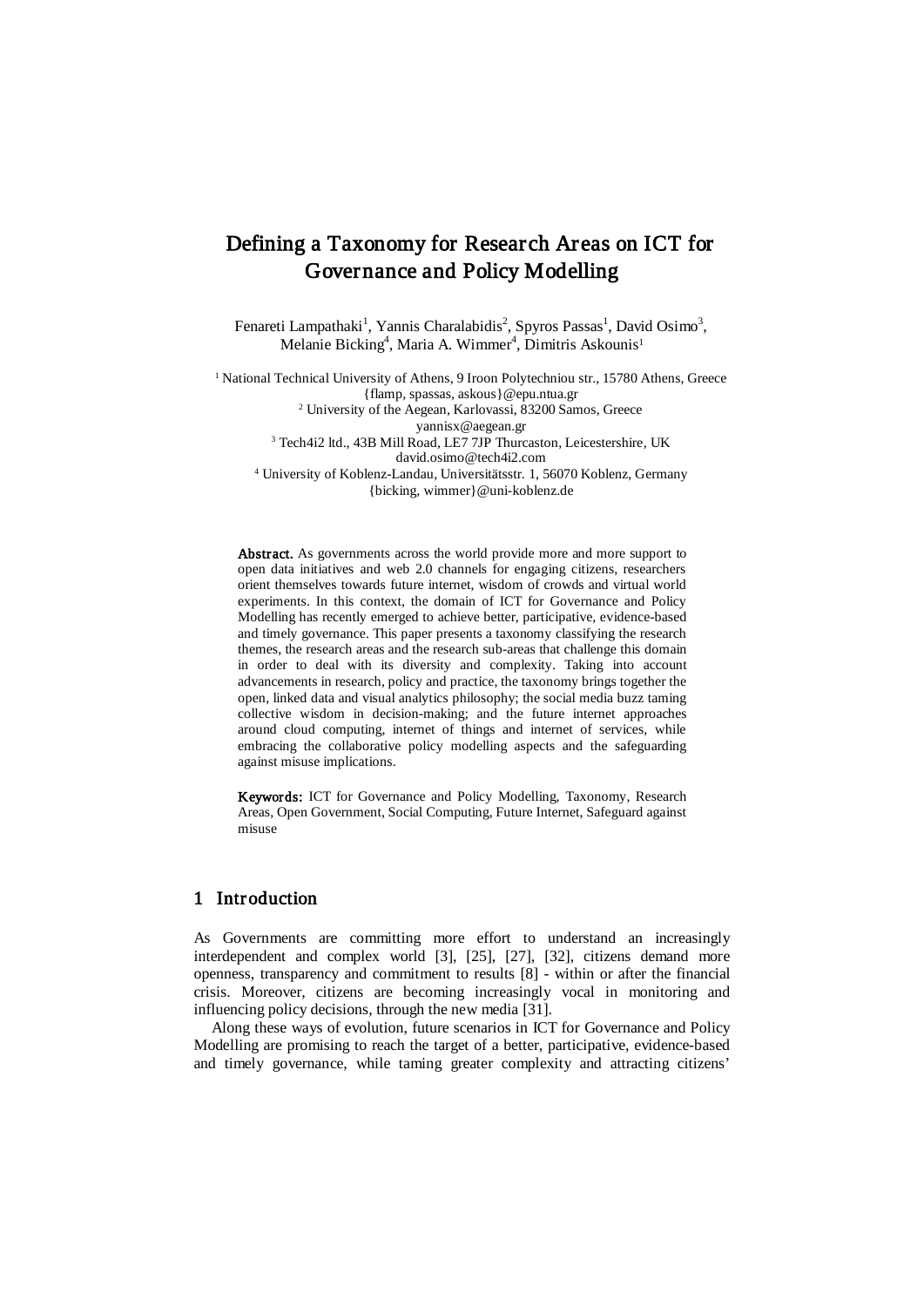involvement. ICT for Governance and Policy Modelling has emerged as an umbrella term for a number of technologies that can be applied in order to achieve the common goal of improving public decision-making in the age of complexity. They aim at making the policy-making cycle more effective and more intelligent, and at accelerating the learning path embedded in the policy cycle. However, this is often characterized as a very diverse, not yet consolidated domain, since:

- It is highly multidisciplinary, involving disciplines such as: information systems, engineering, mathematics, statistics, economics, sociology, design and user interface, political science [\[20\]](#page-11-4).
- It brings together different cultural approaches to research and development: innovation in the field of policy modelling, forecasting and simulation is theory-led and academic, while the fields of mass collaboration, participation and visualization are more practice-based and user-driven.

In recent years we have assisted to a flourishing of ICT tools to support governments in designing policies [\[10\]](#page-10-2). However, such tools are not often adopted successfully, also due to fragmentation between academic fields, application areas and approaches to innovation.

In this context, this paper presents a taxonomy of the research areas related to the domain of ICT for Governance and Policy Modelling. It was created in the context of the CROSSROAD project [\[15\]](#page-11-5), a Support Action funded by the European Commission in order to deliver a Research Roadmap on ICT for Governance and Policy Modelling. In alignment with its definition as the practice and science of classification, the proposed taxonomy aims to clarify the research areas of interest, deal with their complexity, structure any state of the art analysis attempt in the domain in a more formalized way and guide the future research activities in the years to come. The taxonomy proposed builds on relevant work undertaken in the context of electronic government, such as the eGovRTD2020 [\[13\]](#page-11-6) or eGovernance in general [\[17\]](#page-11-7), [\[29\]](#page-11-8), and other related fields research reports, i.e. the Enterprise Interoperability Research Roadmap [\[9\]](#page-10-3) and generally the Future of the Internet [\[16\]](#page-11-9), [\[18\]](#page-11-10), [\[19\]](#page-11-11).

The structure of this paper is as follows: Section 2 outlines the methodology followed during the design of the proposed taxonomy. Section 3 gives an overview of the Research Areas Taxonomy extended over three levels and containing more than 100 nodes. Section 4 finally presents the conclusions and future steps towards expansion and sustainability of the taxonomy by the broader research community.

## 2 Methodology

The overall vision that leads the definition of the Research Areas Taxonomy can be summarized as: "Forward-looking, innovative research topics and themes emerging from various disciplines, sciences and practices, independently of their existing relation to ICT for Governance & Policy Modelling with a view to present and future needs will be included and investigated in the proposed Research Areas Taxonomy."

In order to avoid ambiguity, contradiction and omission and reach consensus among the community, the methodology for building the proposed Research Areas Taxonomy includes the following steps: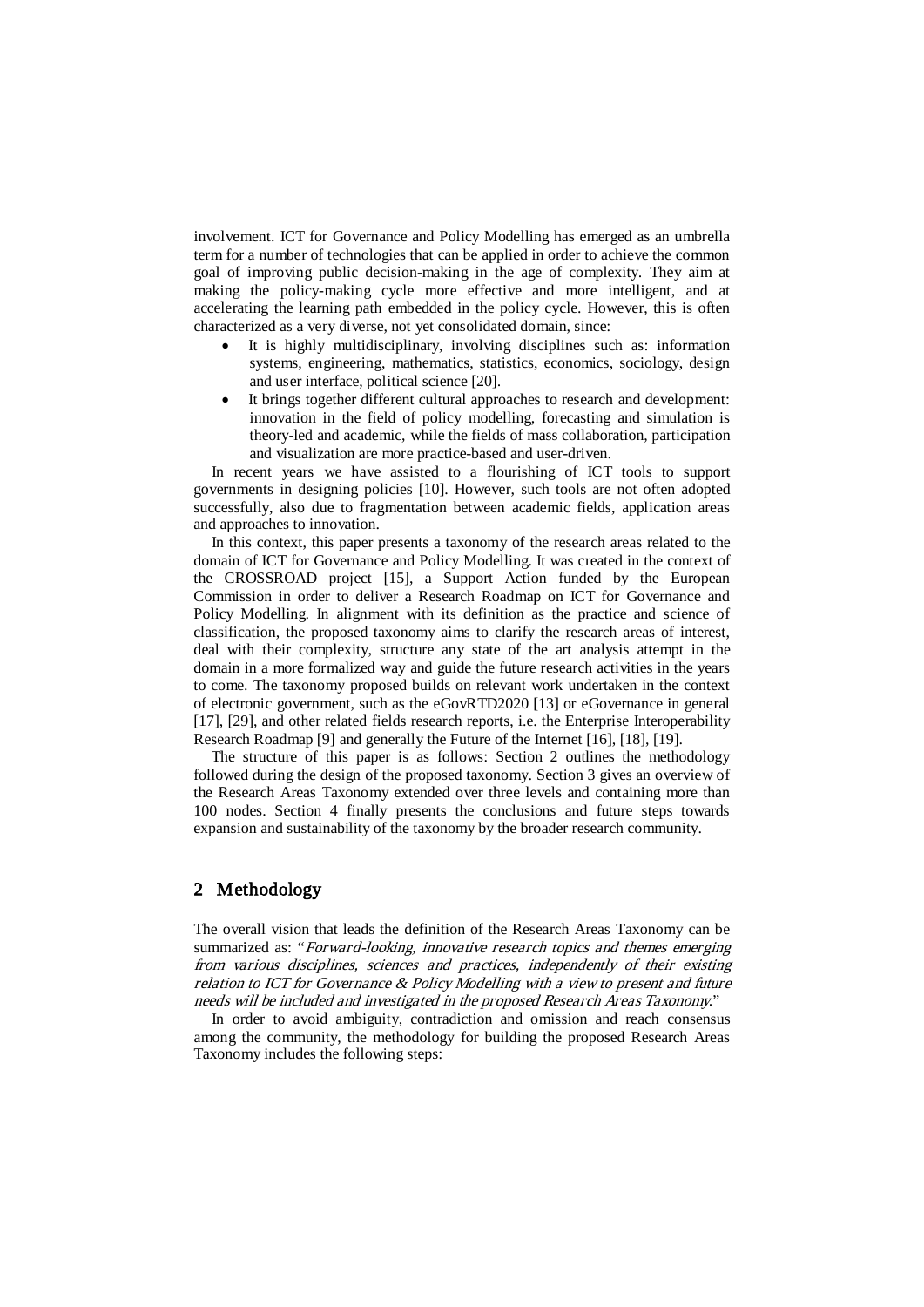- 1. Definition of a common taxonomy glossary in order to ensure common understanding of key terms:
	- ICT for Governance and Policy Modelling (FP7 2009-2010 Objective 7.3) is defined as the Research Domain.
	- The first level of the taxonomy can be also referred to as *Research Theme*, i.e. a broad thematic category, containing a number of research areas (at lower levels), which describes a set of approaches and actions that could be undertaken to advance the theme ICT for Governance and Policy Modelling
	- The second level of the taxonomy is defined as core Research Area, compromising of similar and in many cases competitive technologies, tools or methodologies that look into progress in a specific Research Theme
	- The third level of the taxonomy includes Research Sub-Areas including technologies, tools or methodologies which target at the same Research Area, yet cannot be directly compared
- 2. Outlining a set of baseline guidelines and rules that will guide the design of the Taxonomy:
	- The levels in which the taxonomy extends for the CROSSROAD purposes are 3 with each level including from three to seven sub-levels.
	- Each Research Theme (Level 1) is bound to the Research Areas (Level 2) with a 1:N relationship, while the Research Areas (Level 2) are correlated with Research Sub-areas (Level 3) in a M:N relationship. Research Subareas (Level 3) can also be M:N related to other Research Sub-areas.

| <b>Metrics</b>                                                      | Res. Theme   | Res. Area    | Res. Sub-area |
|---------------------------------------------------------------------|--------------|--------------|---------------|
| Number of Sub-levels                                                | $3 - 7$      | $3 - 7$      |               |
| Number of Results in academic                                       | At least 200 | At least 100 |               |
| bibliography search engines                                         |              |              |               |
| Number of Papers with at least 10                                   | At least 10  | At least 5   |               |
| citations                                                           |              |              |               |
| Number of Papers in the last 2                                      | At least 20  | At least 10  |               |
| years                                                               |              |              |               |
| Number of Papers mentioning the                                     | At least 10  | At least 5   |               |
| term and recognizing its importance                                 |              |              |               |
| Number of Research Roadmaps                                         | At least 1   |              |               |
| recognizing its importance                                          |              |              |               |
| Existence of the exact term in                                      | At least 1   | At least 1   |               |
| Wikipedia and<br>other<br>online                                    |              |              |               |
| dictionaries                                                        |              |              |               |
| Number of references in a Strategic                                 |              | At least 1   |               |
| Document which is available in                                      |              |              |               |
| English at EU and national level in                                 |              |              |               |
| the last 2 years                                                    |              |              |               |
| Number of Good Practices across                                     |              | At least 3   |               |
| the world in the last 2 years                                       |              |              |               |
| Number of papers mentioning its existence under the parent Research |              |              | At Least 5    |
| Area                                                                |              |              |               |
| No implications to vertical application domains                     |              | True         |               |

Table 1. Baseline Rules for the design of the Taxonomy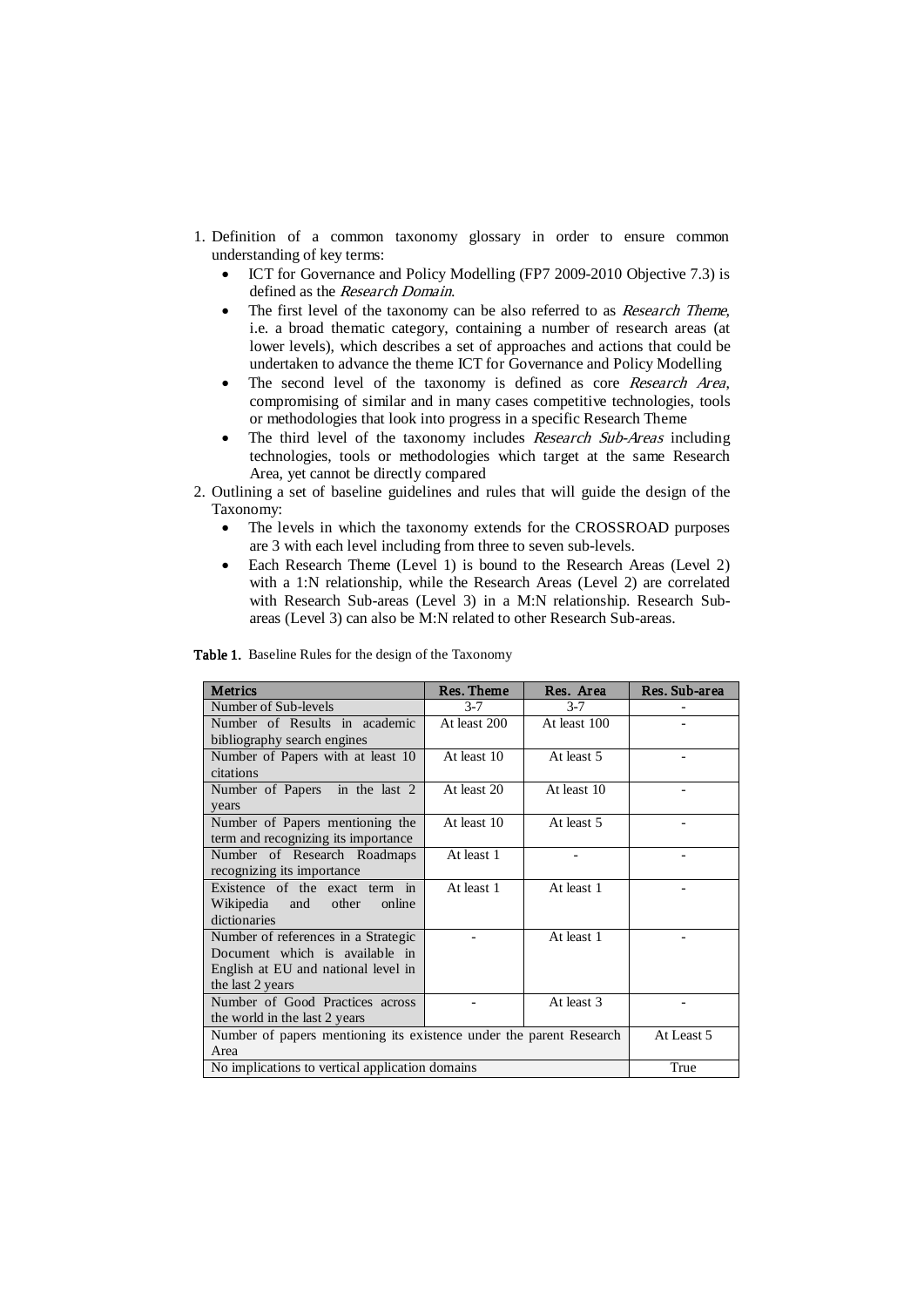- 3. Definition of the Research Themes ( $I^{st}$  Level) and the Research Areas ( $2^{nd}$  Level) of the Taxonomy based on the guidelines of the ICT FP7 Work Programme 2009- 2010 and on a preliminary analysis of the conferences and journals related to ICT for Governance and Policy Modelling [\[30\]](#page-11-12):
	- Conferences, i.e. EGOV, HICCS eGovernment Track, ePart, dg.o, AMCIS eGovernment Track and ICEGOV
	- Journals, such as Elsevier Government Information Quarterly (GIQ), Inderscience Electronic Government: An International Journal, ACI Electronic Journal of e-Government, IOS Press Information Policy, IGI International Journal of Electronic Government Research, Taylor & Francis Journal of Information Technology and Politics, Emerald Transforming Government: Process, People and Policy
- 4. Iterative definitions, discussions and updates of the Research Areas ( $2^{nd}$  Level) and mainly the Research Sub-areas  $\mathcal{F}^d$  Level) of the Taxonomy based on the information and material collected. It needs to be noted that during the state of the art analysis of the bibliography retrieved, the CROSSROAD Research Areas Taxonomy were continually revisited at the second and third level in order to ensure, on the one hand, its alignment with the research domain and, on the other hand, its completeness and soundness.

Generally, the potential sources of information for the taxonomy constitute a mixture of the research, policy, practice and market aspects. Apart from traditional search engines (Google, Bing, etc.) and academic literature databases (Scopus, ISI Web of Knowledge, Elsevier, SpringerLink, IEEE, Google Scholar, etc.) for searching information, social media such as blogs, Twitter hashtags and delicious bookmarks tags were investigated in order to collect the necessary supportive material spanning: Research papers and thesis; Relevant academic Literature and Books; Relevant Project Deliverables as retrieved from the project websites. Particular emphasis has been given to the recent FP7 projects [\[16\]](#page-11-9), since the results of most FP6 projects have already been underpinned by FP7 projects; Government Initiatives and Strategies; Directives from the European Union; Policy-making initiatives at pan-European, national and international level, such as i2010, IDABC, ISA; Cases and publications in information gathering portals, such as ePractice; Experts' Positions as expressed in white papers and / or blogs; Industry visions and reports, such as the Gartner hypecycle; Outcomes of forecasting models or other roadmapping projects.

## 3 CROSSROAD Research Areas Taxonomy

Based on aforementioned methodological approach, CROSSROAD developed the Research Areas Taxonomy to classify the broader domain of ICT for Governance and Policy Modelling into 5 Research Themes, 17 Research Areas and more than 80 Research Sub-areas, as depicted in the following figure.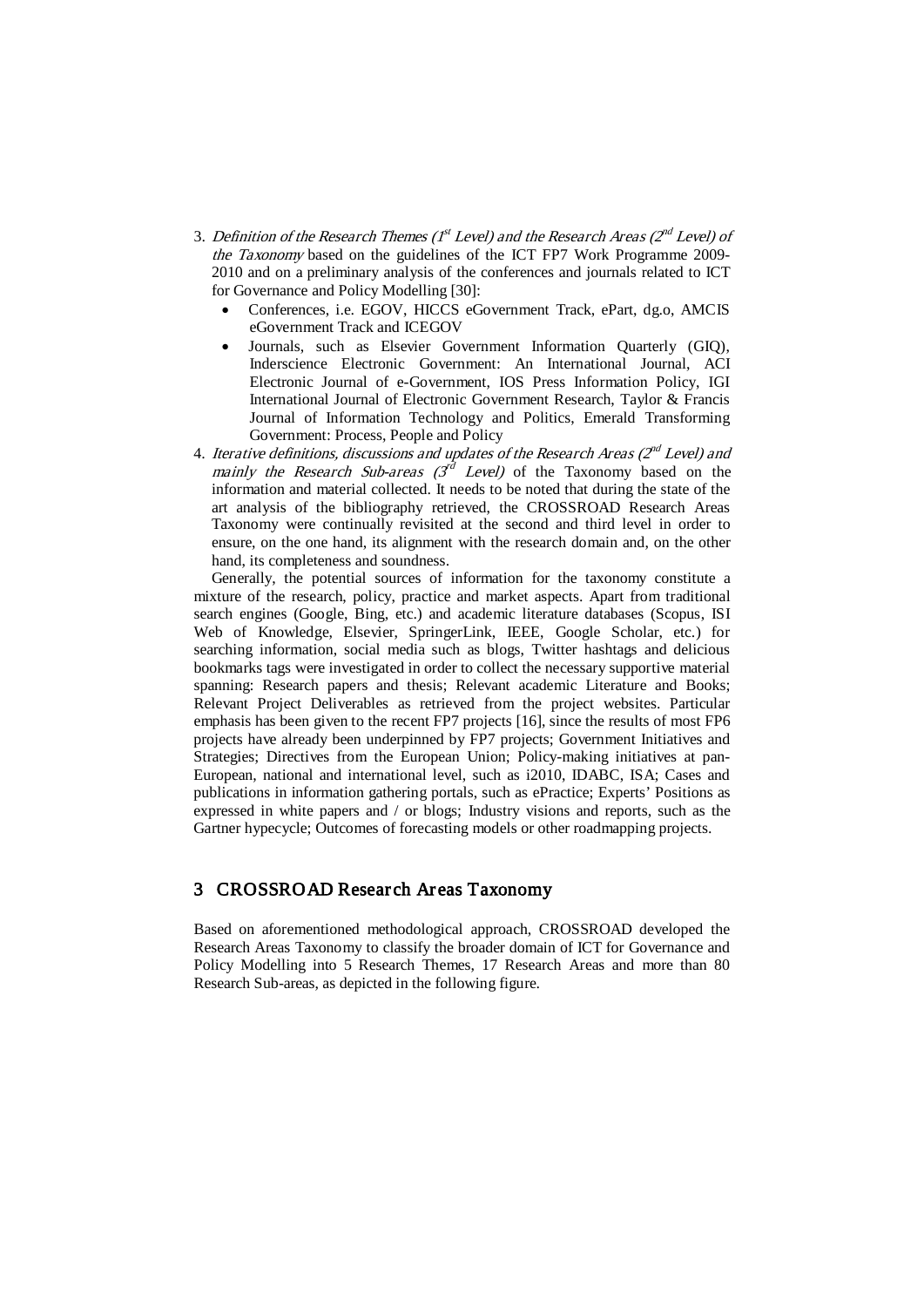

Fig. 1. CROSSROAD Research Areas Taxonomy

### 3.1 Open Government Information & Intelligence for Transparency

In contrast to the past focus of "making services available online", the current strategic direction in Electronic Governance appears to be transparency and "making public data available for reuse" [\[24\]](#page-11-13). In this context, Open Government Information and Intelligence aims at making the long quest for transparency a reality by: Opening up data for public consumption and exploitation; Linking data in advanced applications that allow citizens to browse across datasets and mash-ups; and Visual analyzing and reasoning over public data and facts since government can no longer hide behind analysis and charts they themselves provide due to the combination of open data and visualization tools. Table 2 shows an extract of the research areas and sub-areas of the research theme Open Government Information and Intelligence for Transparency.

Open Data is a philosophy and practice requiring that certain data are freely available to everyone, without restrictions from copyright, patents or other mechanisms of control. The Open Government Working Group [\[28\]](#page-11-14) has defined a set of fundamental principles for open government data: Data Must Be Complete, Data Must Be Primary, Data Must Be Timely, Data Must Be Accessible, Data Must Be Machine processable, Access Must Be Non-Discriminatory, Data Formats Must Be Non-Proprietary, Data Must Be License-free.

Linked Data, a term coined by Tim Berners-Lee in his Linked Data Web architecture note [\[4\]](#page-10-4), is about using the Web to connect related data that wasn't previously linked, or using the Web to lower the barriers to linking data currently linked using other methods. The basic assumption behind Linked Data is that the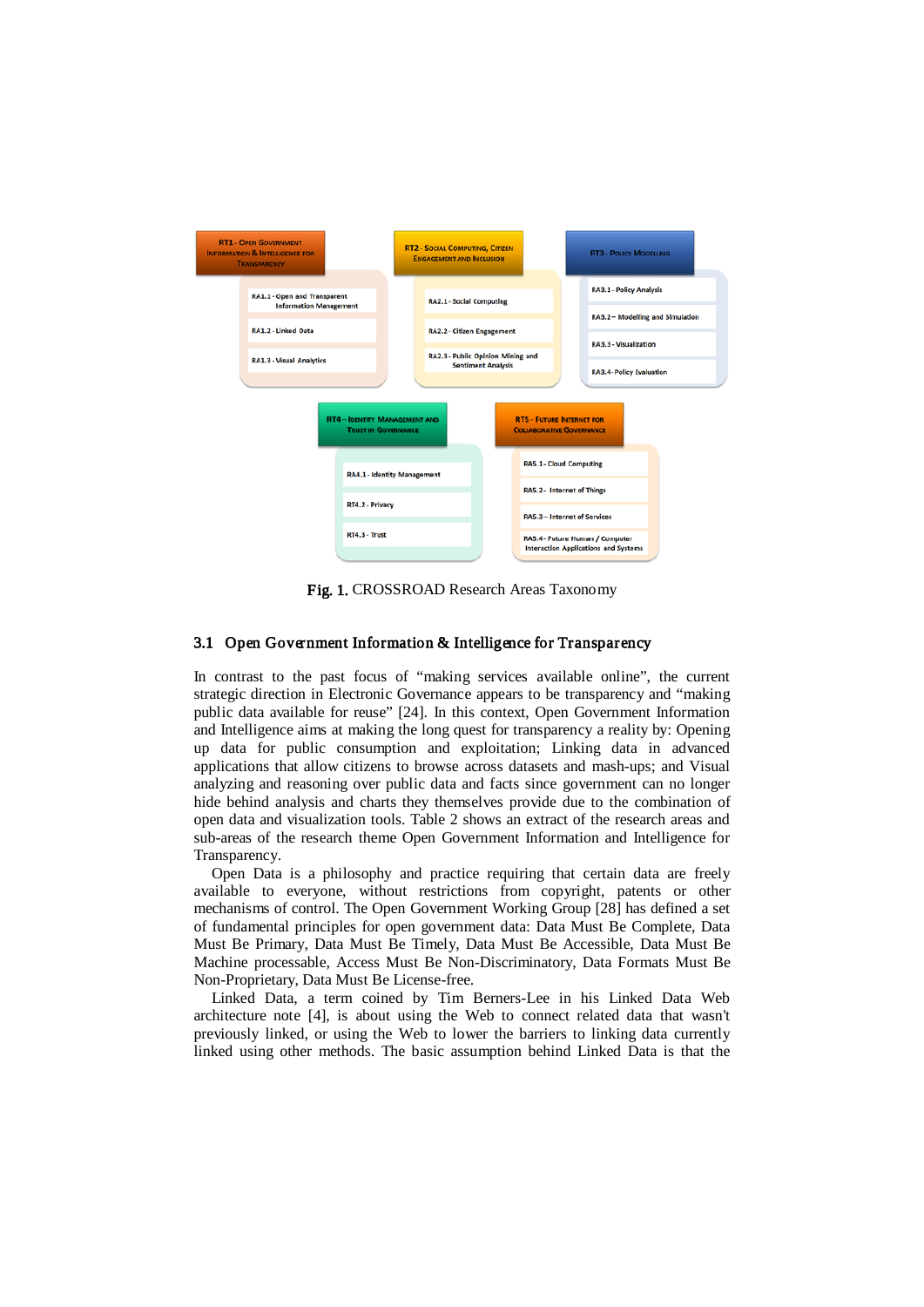value and usefulness of data increases the more it is interlinked with other data, with the ultimate goal to enable people to share structured data on the Web as easily as they can share documents today[\[6\]](#page-10-5).

Taking into account that today, data is created and published at an incredible rate and the ability to collect and store the data is increasing at a faster rate than the ability to analyze it, Visual Analytics is characterized as an emerging area of research and practice that aims at integrating the outstanding capabilities of humans in terms of visual information exploration and the enormous processing power of computers to form a powerful knowledge discovery environment [\[1\]](#page-10-6), allowing them to make wellinformed decisions in complex situations [\[22\]](#page-11-15).

| Research Area        | Res. Sub-area                                         |
|----------------------|-------------------------------------------------------|
| 1.1 Open and         | 1.1.1 Open Data Publication                           |
| Transparent          | 1.1.2 Web Dissemination and Promotion                 |
| <b>Information</b>   | 1.1.3 Open Data Quality Agreements                    |
| Management           | 1.1.4 Open Data Communities Building                  |
|                      | 1.1.5 Transparency and Reputation Management          |
|                      | 1.1.6 Open Data Legal Implications and Licenses       |
| 1.2 Linked Data      | 1.2.1 Capturing and Sharing Linked Data               |
| <i>Management</i>    | 1.2.2 Querying and Analyzing Governmental Linked Data |
|                      | 1.2.3 Browsing and Searching Linked Data              |
|                      | 1.2.4 Government Data Fusion and Mash-ups             |
|                      | 1.2.5 Linked Data Provenance and Evolution            |
|                      | 1.2.6 User Interaction and Linked Data Usability      |
|                      | 1.2.7 Linked Data Quality Assurance                   |
| 1.3 Visual Analytics | 1.3.1 Visual Information Foraging and Design          |
|                      | 1.3.2 Information Visualization and Interaction       |
|                      | 1.3.3 Analytical Reasoning                            |
|                      | 1.3.4 Collaborative Analysis and Intelligence         |
|                      | 1.3.5 Visualization Evaluation                        |

Table 2. Open Government Information and Intelligence Taxonomy Extract

### 3.2 Social Computing, Citizen Engagement and Inclusion

Today, as citizens become more and more engaged in Social Media and vocal in raising their opinion as User Generated Content in the web [\[31\]](#page-11-3), governments need to look into the following research areas: Social Computing, Citizen Engagement and Public Opinion Mining and Sentiment Analysis as analyzed in Table 3.

Social Computing in the Public Sector is defined as a social structure in which technology puts power in communities, not institutions [\[11\]](#page-11-16), as well as a set of open, web-based and user-friendly applications that enable users to network, share data, collaborate and co-produce content [\[2\]](#page-10-7). Three tenets actually define social computing: 1) innovation will shift from top-down to bottom-up; 2) value will shift from ownership to experience; and 3) power will shift from institutions to communities.

Citizen Engagement is often referred to as eParticipation or eDemocracy. However, a distinction needs to be made among these two terms and the broader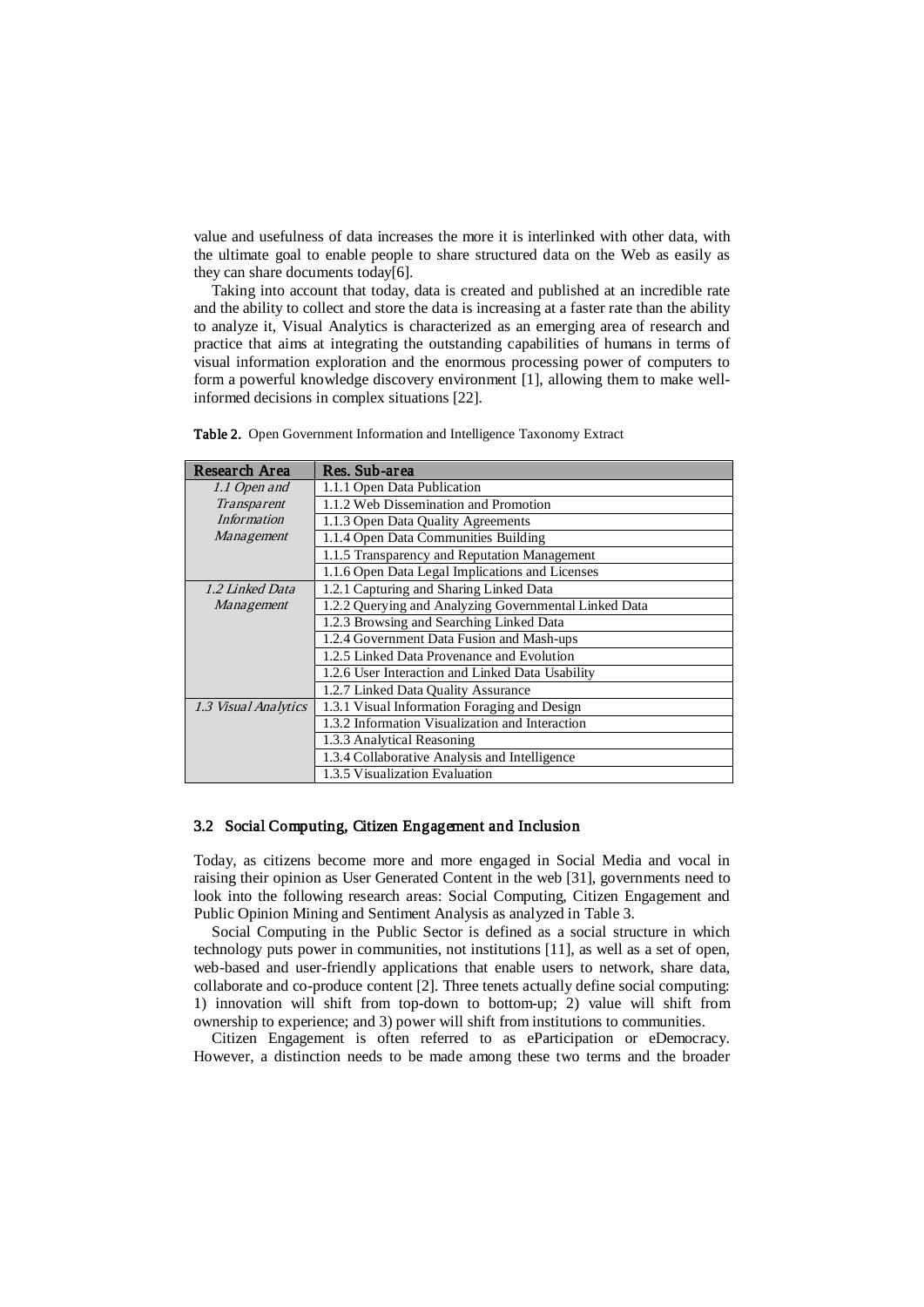concept of citizen engagement and the emerging Wisdom of Crowds, as eParticipation is "the use of information and communication technologies to broaden and deepen political participation by enabling citizens to connect with one another and with their elected representatives" [\[23\]](#page-11-17).

Finally, Public Opinion Mining and Sentiment Analysis can be defined as a subdiscipline of computational linguistics [\[5\]](#page-10-8) that focuses on extracting people's opinion from the web. Given a piece of text, opinion-mining systems analyze: Which part is expressing an opinion; Who wrote the opinion; and What is being commented. Sentiment analysis, on the other hand, is about determining the subjectivity, polarity (positive or negative) and polarity strength (weakly positive, mildly positive, strongly positive, etc.) of a piece of text -in other words: What is the opinion of the writer [\[26\]](#page-11-18).

| Research Area        | Res. Sub-area                                                           |  |
|----------------------|-------------------------------------------------------------------------|--|
| 2.1 Social           | 2.1.1 Social Networking                                                 |  |
| Computing in the     | 2.1.2 Content Syndication in Government Portals                         |  |
| <b>Public Sector</b> | 2.1.3 Collaborative Writing Tools                                       |  |
|                      | 2.1.4 Feedback, Rating and Reputation Systems                           |  |
|                      | 2.1.5 Social Network Analysis                                           |  |
| 2.2 Citizen          | 2.2.1 Deliberation                                                      |  |
| Engagement           | 2.2.2 Consultation                                                      |  |
|                      | 2.2.3 Argumentation Support                                             |  |
|                      | 2.2.4 Polling and Voting                                                |  |
|                      | 2.2.5 Petition                                                          |  |
| 2.3 Public Opinion   | 2.3.1 Opinion Tracking                                                  |  |
| Mining and           | 2.3.2 Multi-lingual and Multi-Cultural Opinion Extraction and Filtering |  |
| Sentiment Analysis   | 2.3.3 Real-time Opinion Visualization                                   |  |
|                      | 2.3.4 Collective Wisdom Analysis and Exploitation                       |  |

Table 3. Social Networks, Citizen Engagement and Inclusion Taxonomy Extract

### 3.3 Policy Modelling

Policy Modelling aims at including all the necessary pieces required during policy making procedures, such as policy analysis, modelling, simulation, visualisation and evaluation (see e.g.[\[20\]](#page-11-4)). In this context, this research theme aims at establishing a concrete set of methodologies, which will allow the creation of fair, transparent, well structured and benefit-optimized policies indicatively by:

- Analysing the policy landscape of the present and the past and setting the targets for the future.
- Modelling policies and the various environmental factors in a commonly agreed manner depending on each issue.
- Simulating the policies under discussion for gaining direct feedback from artificial, yet realistic test beds and evaluation in an ex-ante manner the possible options.
- Visualising the various policies, their impacts and their underlying information (from general policy directions to discussion arguments on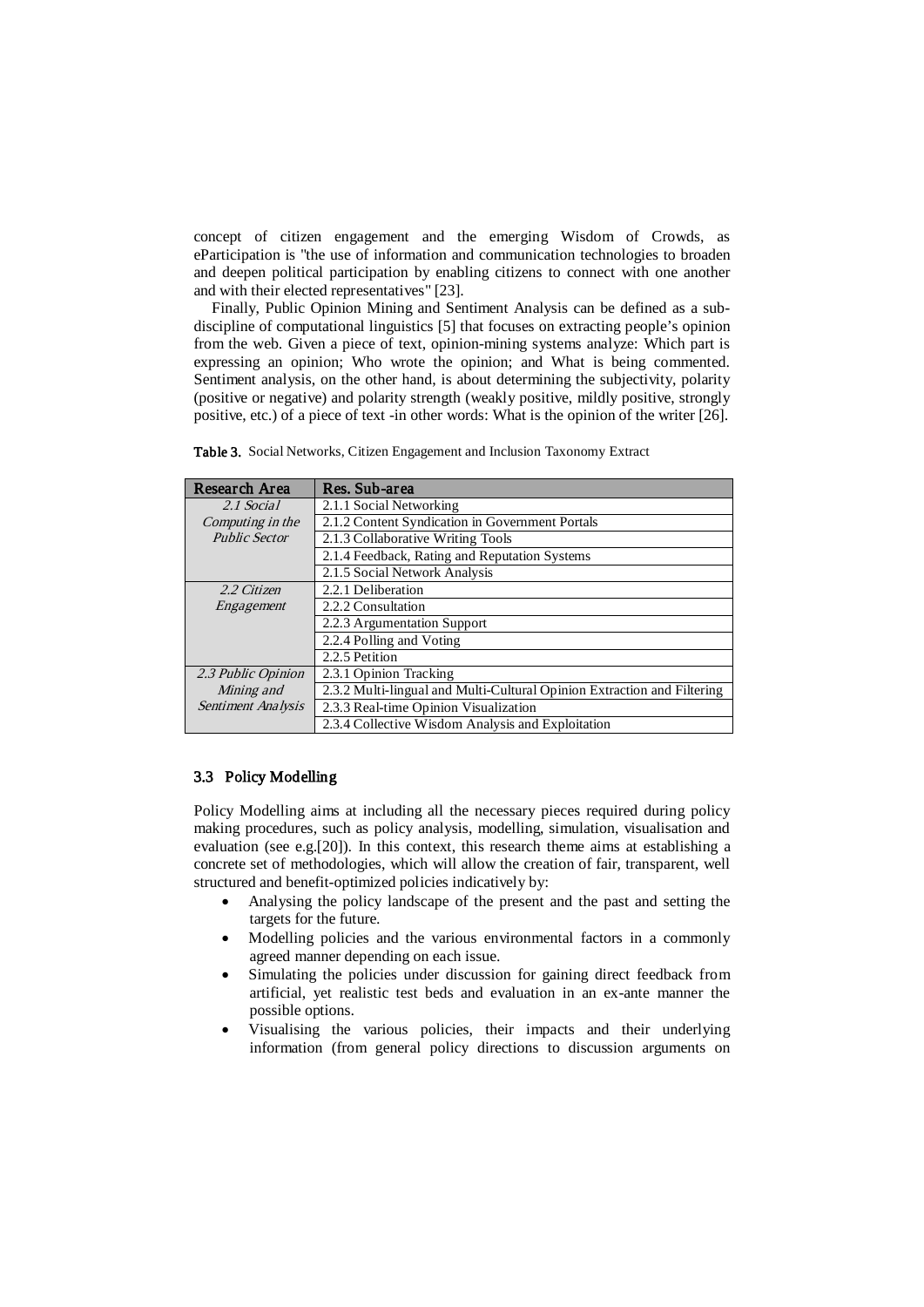those) towards increased citizen participation and increased and faster comprehension of complex problems.

Table 4 shows an extract of the research areas and sub-areas of this research theme.

Research Area Res. Sub-area<br>3.1 Policy Analysis 3.1.1 Forecasting 3.1 Policy Analysis 3.1.2 Foresight 3.1.3 Back-casting 3.1.4 Now-casting 3.2 Modelling and Simulation 3.2.1 Multi-level and micro-simulation models 3.2.2 System Dynamics 3.2.3 Discrete Event Models 3.2.4 Multi-agent Systems 3.2.5 Mental Modelling 3.2.6 Participatory Modelling and Reasoning 3.2.7 Models Integration 3.3 Visualization 3.3.1 Virtual Worlds 3.3.2 Mixed Reality 3.3.3 Serious Gaming 3.3.4 Argument Visualization 3.3.5 Narrative Production 3.3.6 Legal Corpora Visualization 3.4 Policy Evaluation 3.4.1 Models Quality Validation and Evaluation 3.4.2 Impact Assessment 3.4.3 Policy Monitoring

Table 4. Policy Modelling Taxonomy Extract

#### 3.4 Identity Management and Trust in Governance

While "Anywhere anytime" computing systems and devices retrieve, validate, process and store personal and business information, identity management, privacy and trust aspects gain more and more momentum within Governance in order to safeguard citizens and public authorities data from misuse. In particular, the Research Theme "Identity Management and Trust in Governance" consists of the following research areas: Identity Management (IDM), Privacy and Trust as depicted in Table 5.

Identity Management (IDM) is the set of processes, and a supporting infrastructure for the creation, maintenance, and use of digital identities. Identity management is an ongoing and evolving strategy that leverages technology to automate and unify existing practices, and provide a consistent service-oriented architecture for applications to access user information securely.

Privacy is the ability of a citizen or a group of citizens to efficiently control the information they make public within a community and to seclude sensitive related personal information. Finally, Trust between two or more collaborating partners, such as citizens and public organizations, is founded on the presence of a robust and efficient legal and statutory framework.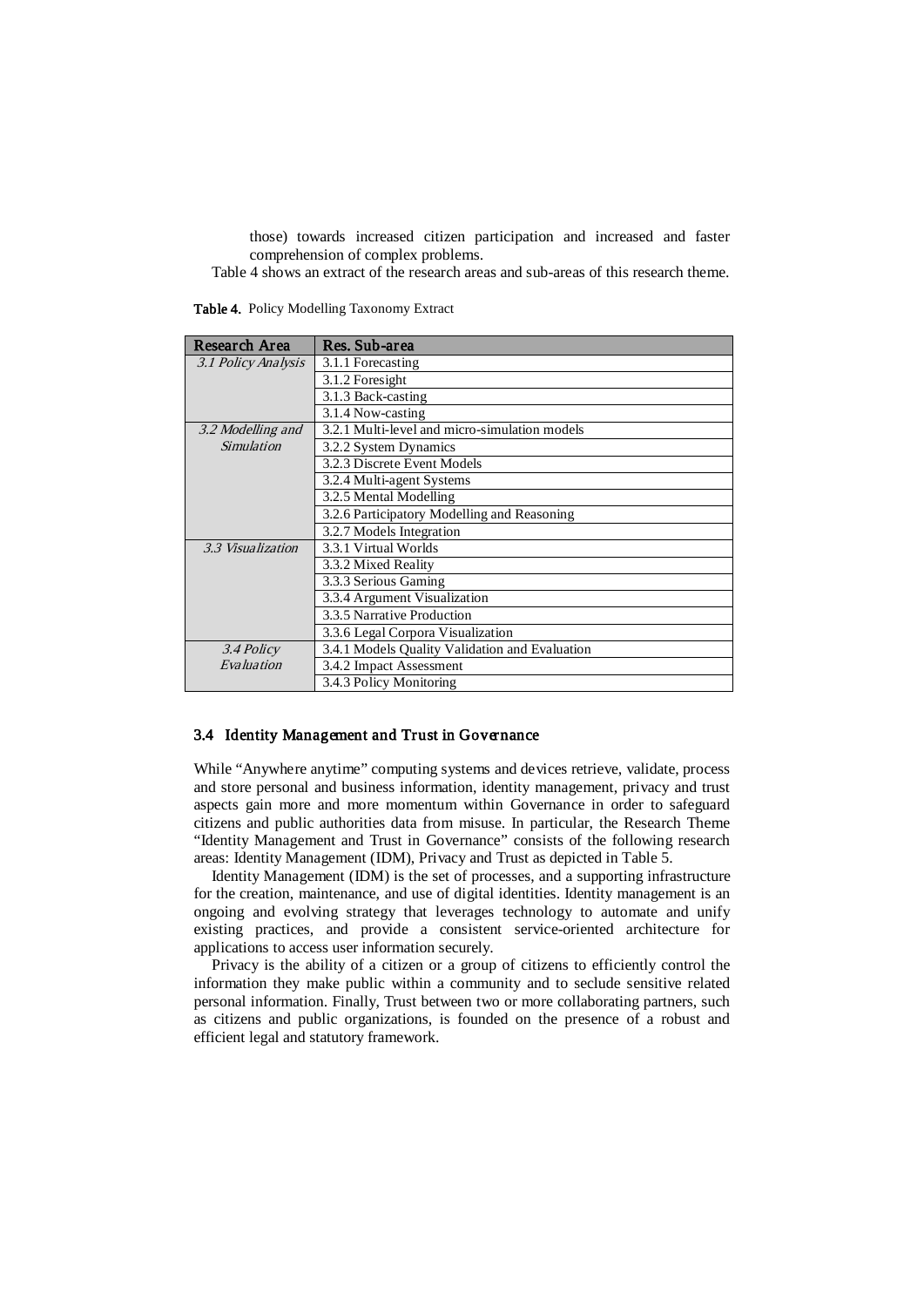Table 5. Identity Management and Trust in Governance Taxonomy Extract

| Research Area | Res. Sub-area                                              |
|---------------|------------------------------------------------------------|
| 4.1 Identity  | 4.1.1 Federated Identity Management Systems                |
| Management    | 4.1.2 Next Generation Access Control and Authentication    |
|               | 4.1.3 Legal and Social Aspects of eldentity Management     |
|               | 4.1.4 Mobility and Identity                                |
|               | 4.1.5 Identity Interoperability                            |
|               | 4.1.6 Forensic Implications of Identity Management Systems |
| 4.2 Privacy   | 4.2.1 Privacy and Data Protection                          |
|               | 4.2.2 Privacy Enhancing Technologies                       |
|               | 4.2.3 Citizen Profiling                                    |
|               | 4.2.4 Privacy Law and Regulations                          |
| 4.3 Trust     | 4.3.1 Legal Informatics                                    |
|               | 4.3.2 Digital Rights Management                            |
|               | 4.3.3 Digital Living and Citizenship                       |
|               | 4.3.4 Intellectual Property in the digital era             |
|               | 4.3.5 Trust Services                                       |

### 3.5 Future Internet for Collaborative Governance

Internet is believed to radically change in the next decade and is foreseen as a seamless fabric of connectivity integrating all the different Internet entities – devices, sensors, services, things and people [\[18\]](#page-11-10). Future Internet is expected to provide the tools and methods towards an environment of high trust and increased Participation, which in turn are fundamental requirements in order to succeed in a "Co-production of Government". Future Internet is thereby understood in terms of Cloud Computing, Internet of Things, Internet of Services, and Future Human / Computer Interaction Applications and Systems, as depicted in Table 6.

According to [\[7\]](#page-10-9), a Cloud is a type of parallel and distributed system consisting of a collection of inter-connected and virtualized computers that are dynamically provisioned and presented as one or more unified computing resource(s) based on service-level agreements established through negotiation between the service provider and the consumers. Cloud computing holds a number of advantages for the government, including "reduced cost, increased storage, higher levels of automation, increased flexibility, and higher levels of employee mobility." [\[12\]](#page-11-19)

Internet of Things (IoT) is also an integrated part of Future Internet and is defined by the EC as: "A dynamic global network infrastructure with self configuring capabilities based on standard and interoperable communication protocols where physical and virtual "things" have identities, physical attributes, and virtual personalities and use intelligent interfaces, and are seamlessly integrated into the information network [\[19\]](#page-11-11)."

Internet of Services is defined as "... a vision of the Internet of the Future, where organizations and individuals can find software as services on the Internet, combine them, and easily adapt them to their specific context. Users should be able to use software services that do exactly what they need" according to the Software  $\&$ Service Architectures and Infrastructures initiative [\[14\]](#page-11-20).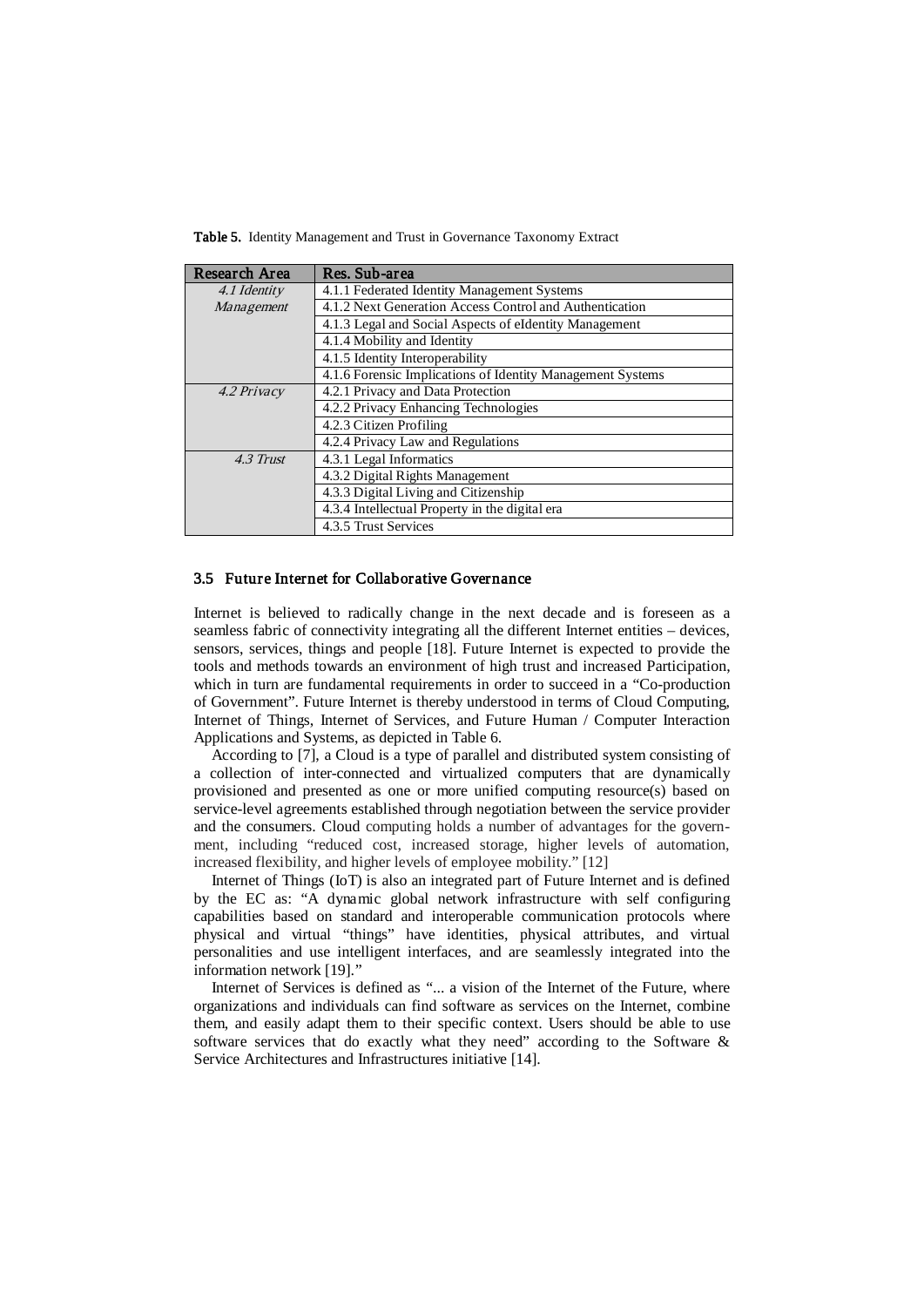Finally, Human–computer interaction (HCI) is the study of interaction between people (users) and computers. Interaction between users and computers occurs at the user interface, which includes both software and hardware [1](#page-9-0) . Future HCI applications and systems in the context of eGovernment portals aim to significantly enhance the interaction with the citizen in terms of usability, learnability and user satisfaction.

| Research Area      | Res. Sub-area                                                       |
|--------------------|---------------------------------------------------------------------|
| 5.1 Cloud          | 5.1.1 Cloud Service Level Requirements                              |
| Computing          | 5.1.2 Business Models in the Cloud                                  |
|                    | 5.1.3 Cloud Interoperability                                        |
|                    | 5.1.4 Security and Authentication in the Cloud                      |
|                    | 5.1.5 Data Confidentiality and Auditability                         |
|                    | 5.1.6 Regulatory Compliance                                         |
| 5.2 Internet of    | 5.2.1 Communication systems and network architectures               |
| <b>Things</b>      | 5.2.2 Device Interoperability Assessment                            |
|                    | 5.2.3 Distributed Intelligence                                      |
|                    | 5.2.4 Standardization                                               |
|                    | 5.2.5 Business Models for Pervasive Technologies                    |
|                    | 5.2.6 Social Impacts and Risks                                      |
| 5.3 Internet of    | 5.3.1 Multi-channel access and delivery management                  |
| <b>Services</b>    | 5.3.2 Multiple channels coordination and aggregation                |
|                    | 5.3.3 Security and privacy issues on multi-channel service delivery |
|                    | 5.3.4 Public Service Design and Engineering                         |
|                    | 5.3.5 Public Service Aggregations, Mash-ups and Orchestration       |
|                    | 5.3.6 Public Service Level Agreements                               |
| 5.4 Future Human / | 5.4.1 Web accessibility                                             |
| Computer           | 5.4.2 Future human – computer interaction web interfaces /devices   |
| <i>Interaction</i> | 5.4.3 Engineering Psychology and Cognitive Ergonomics               |
| Applications and   | 5.4.4 Human-Centered Design                                         |
| <b>Systems</b>     | 5.4.5 Augmented cognition                                           |
|                    | 5.4.6 Digital Human Modeling                                        |

Table 6. Future Internet for Collaborative Governance Taxonomy Extract

## 4 Conclusions

In an effort to effectively clarify and classify the domain of ICT for Governance and Policy Modelling, the paper presented a taxonomy consisting of research themes, research areas and research sub-areas. Taking into account advancements in research, policy and practice, the taxonomy brings together the open, linked data and visual analytics philosophy (RT.1: Open Government Information & Intelligence for Transparency), the social media buzz taming collective wisdom in decision-making (RT.2: Social Computing, Citizen Engagement and Inclusion) and the future internet approaches (RT.5: Future Internet for Collaborative Governance) around cloud computing, internet of things and internet of services. It also analyzes the

<span id="page-9-0"></span><sup>&</sup>lt;sup>1</sup> For extensive literature see the Special Interest Group of ACM under http://www.sigchi.org/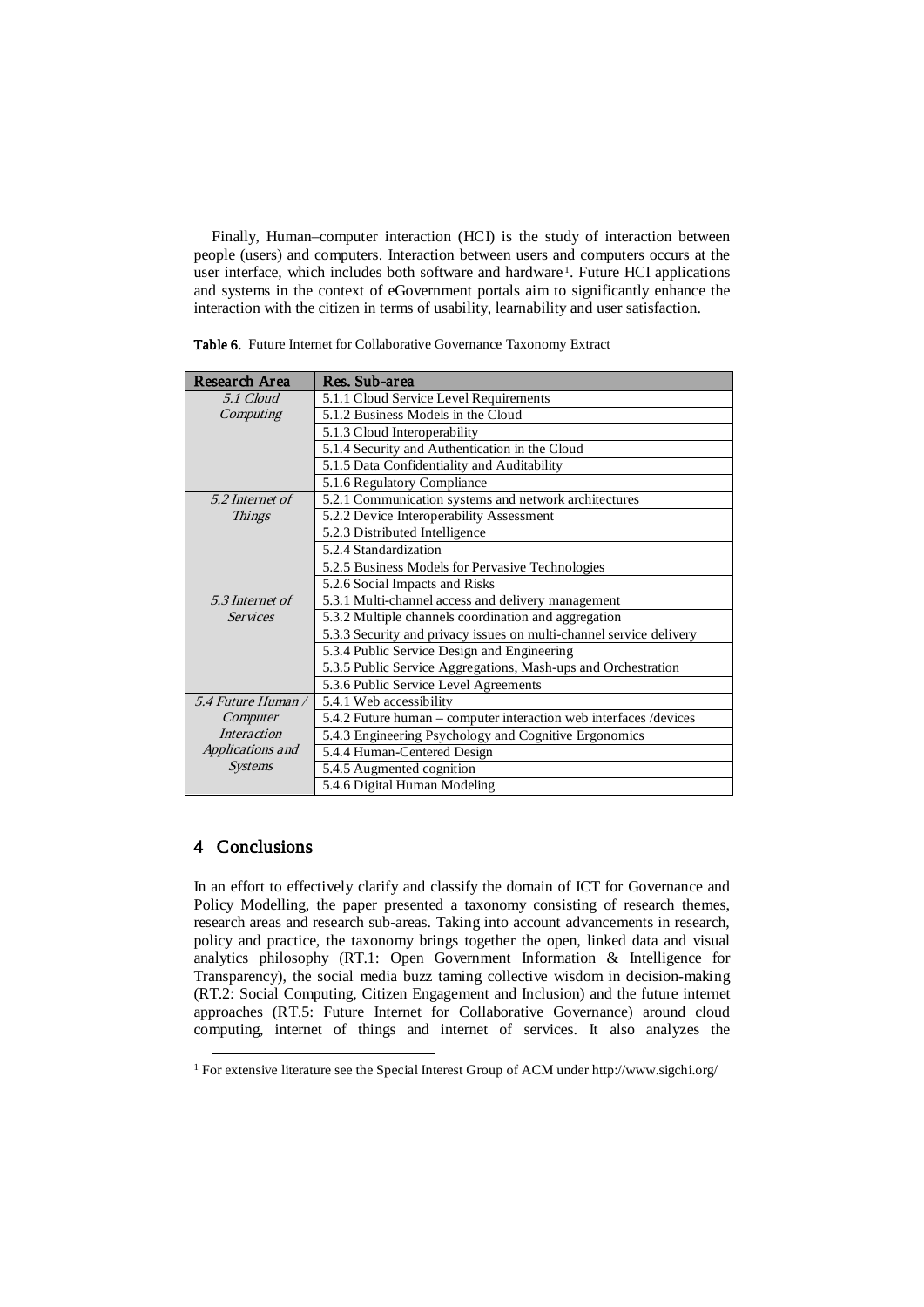collaborative policy modelling aspects (RT.3: Policy Modelling) and the safeguarding against misuse implications (RT.4: Identity Management and Trust in Governance). Utilizing research roadmaps, academic papers and project deliverables, the proposed Research Areas Taxonomy highlights various research questions and challenges that have emerged and must be overcome, while restricting (to the extent that it is possible) mature research areas without many open research issues that have been embraced by market and practice implementations.

Future steps across the CROSSROAD Research Areas Taxonomy include iterative modifications in order to embrace future research challenges (for the years to come) in the domain of ICT for Governance and Policy Modelling which now do not have sufficient background to overpass the methodology thresholds and be included in the current version of the taxonomy. The taxonomy will be further used in the CROSSROAD project to develop a roadmap of future research for ICT for Governance and Policy Modelling. It will therefore help to dig into the state of the art in the research field, and it will be used in the scenario generation and gap analysis to further develop the intended research roadmap.

Acknowledgments. This work has been created in the context of the EU-funded Support Action CROSSROAD (A Participative Roadmap for ICT Research in Electronic Governance and Policy Modelling), Contract No: FP7-ICT-248484.

## References

- <span id="page-10-6"></span>1. Aigner, W., Bertone, A., Miksch, S., & Engineering, K.: Tutorial: Introduction to Visual Analytics. In USAB 2007, LNCS 4799 (pp. 453-456). Springer-Verlag (2007).
- <span id="page-10-7"></span>2. Ala-Mutka et al.: The Impact of Social Computing on the EU Information Society and Economy. IPTS Reports (2009).
- <span id="page-10-0"></span>3. Australian Government 2.0 Taskforce: Engage - Getting on with Government 2.0, <http://gov2.net.au/files/2009/12/Draft-Government-2-0-Report-release.pdf> (2009)
- <span id="page-10-4"></span>4. Berners-Lee, T.: Linked data[, http://www.w3.org/DesignIssues/LinkedData.htm](http://www.w3.org/DesignIssues/LinkedData.htm) (2007)
- <span id="page-10-8"></span>5. Binali, H., Potdar, V., Chen, W.: A state of the art opinion mining and its application domains. Proceedings of the 2009 IEEE International Conference on Industrial Technology. 1-6 (2009).
- <span id="page-10-5"></span>6. Bizer C., Heath T., & Berners-Lee T.: Linked Data - The Story So Far. International Journal on Semantic Web and Information Systems (IJSWIS), Special Issue on Linked Data, 5 (3), pp. 1-22 (2009).
- <span id="page-10-9"></span>7. Buyya, R., Shin, C., Venugopal, S., Broberg, J., & Brandic, I.: Cloud computing and emerging IT platforms : Vision , hype , and reality for delivering computing as the 5th utility. Future Generation Computer Systems, 25(6), 599-616. Elsevier (2009).
- <span id="page-10-1"></span>8. Botterman, M., Millard, J., Horlings, E., van Oranje, C., van Deelen, M., Pedersen, K.: Value for citizens-A vision of public governance in 2020, European Commission (2008).
- <span id="page-10-3"></span>9. Charalabidis, Y., Gionis, G., Moritz Hermann, K. and Martinez, C.: Enterprise Interoperability Research Roadmap, Draft Version 5.0, [ftp://ftp.cordis.europa.eu/pub/fp7/ict/docs/enet/ei-roadmap-5-0-draft\\_en.pdf](ftp://ftp.cordis.europa.eu/pub/fp7/ict/docs/enet/ei-roadmap-5-0-draft_en.pdf) (2008)
- <span id="page-10-2"></span>10. Charalabidis, Y., Koussouris, S., Kipenis, L.: Report on the Objectives, Structure and Status of eParticipation Initiative Projects in the European Union, MOMENTUM White Paper (2009).